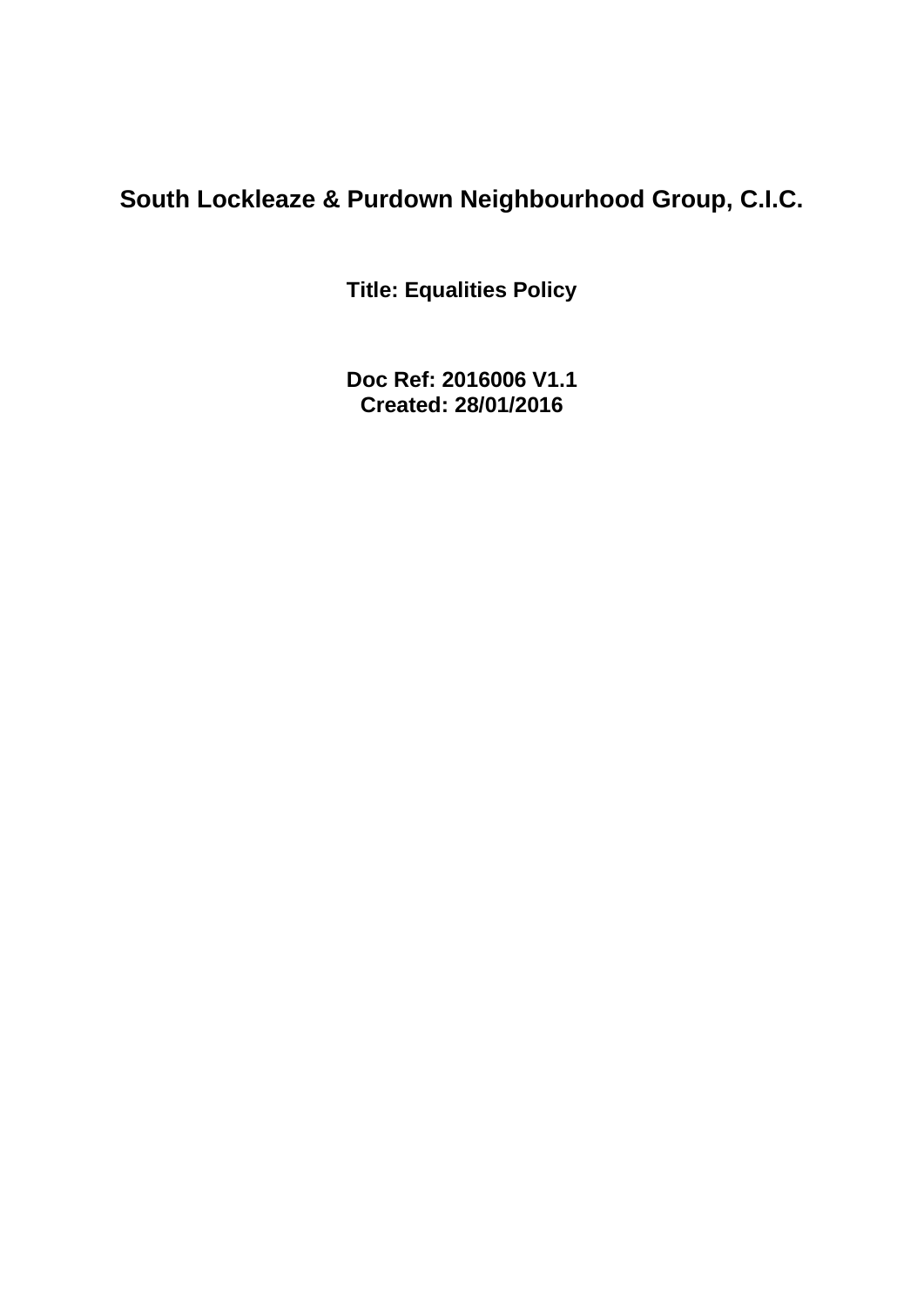### **Introduction**

South Lockleaze & Purdown Neighbourhood Group C.I.C. ("The Group") is committed to equality in its provision of services and eliminating discrimination of all kinds and encouraging diversity amongst our workforce (voluntary or paid). We will strive to make our service(s) accessible to all who wish to use it and we will ensure that no individual or will be unlawfully discriminated against on the grounds of age, disability, gender reassignment, marriage or civil partnership, pregnancy & maternity, race, religion or belief, sex or sexual orientation.

We are committed to creating an environment in which individual differences and everyone's contributions are recognised and valued and we believe in promoting dignity and respect to all.

This includes recruitment, training, remuneration and promotion and equal terms and conditions of employment. It is committed to the creation of a non-discriminatory working/volunteering environment.

This policy applies to contractors, volunteers and (potential) employees whether part-time, full-time, fixed term or temporary

#### **Statement of values**

The Group aims to sustainably run and manage a community social space to engage all local people, focusing on the South Lockleaze and Purdown area. This will contribute to the diversity of cultural activities in the South Lockleaze area and Bristol as a whole. The Group will strive to foster a safe neighbourhood for members of the community, regardless of gender, age, sexuality, race, ability, or refugee status. The Group will aim to achieve all of the above by allowing activities to be driven from the bottom up, using the skills, energy, and aspirations of individuals in our community. To this end we have an aspiration to work as far as possible within a non-hierarchical structure.

We are committed to social justice and working with those who are most excluded and disadvantaged.

The Group celebrates our society as diverse in race, culture, faith and other beliefs, sexuality, abilities, gender and age.

The Group is committed to challenging disadvantage and inequality, and aims to promote diversity and equality in all areas of its work and structures.

The Group believes:

● In working towards a just and participatory society.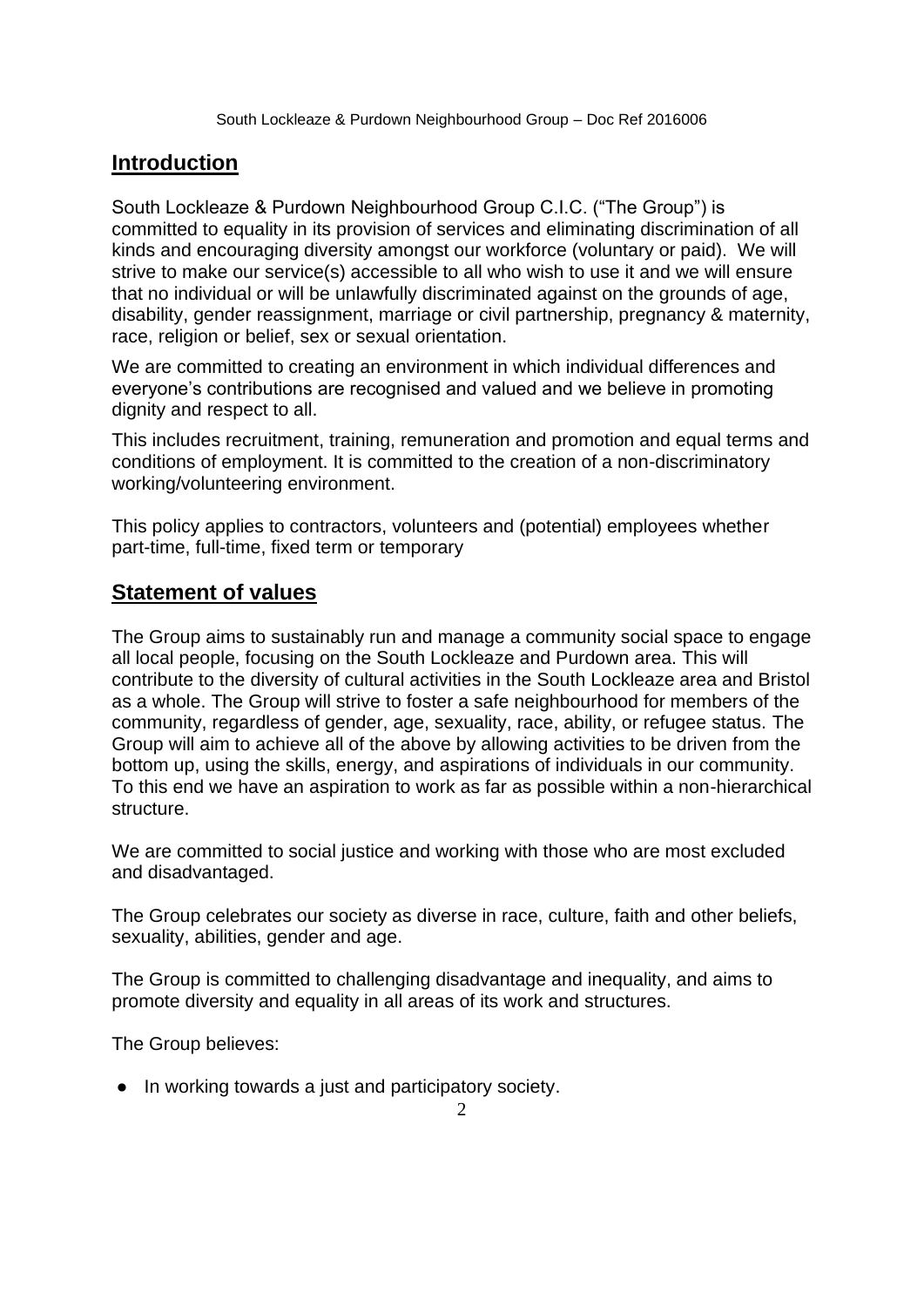- That all people have equal rights to work towards social justice and to participate in decision-making processes and local action.
- That priority should be given to working with communities and groups whose full participation in society is limited by economic disadvantage or discrimination.
- That the role of The Group is to affirm and enable all people to live sustainably and create positive change in their lives and their surroundings.

#### **Discrimination**

Direct Discrimination is when you treat someone less favourably than others for unlawful means, for example not employing someone because of their gender or disability. The Group will treat direct discrimination as a disciplinary matter.

Indirect Discrimination is when a policy, practice or procedure that applies to everyone might disadvantage a particular group, and which cannot be justified in relation to the job. The Group will monitor and regularly review its policies, practices and procedures in order to ensure that they do not disadvantage any particular group.

Discrimination by association is direct discrimination against someone because they associate with another person who possesses one of the applicable protected characteristics (age, disability, gender reassignment, sex, race, religion or belief and sexual orientation). It is unlawful and The Group will treat it as a disciplinary manner.

Perception discrimination is direct discrimination against an individual because others think they possess a particular protected characteristic. It applies even if the person does not possess that characteristic. It is unlawful and The Group will treat it as a disciplinary matter in relation to age, race, religion or belief, sexual orientation, disability, gender reassignment and sex.

Harassment is unwanted conduct that violates a person's dignity or creates an intimidating, hostile, degrading, humiliating or offensive working environment. The Group will treat harassment as a disciplinary matter.

Victimisation is when you treat someone less favourably or discriminate against them because they have pursued or intend to pursue their rights relating to alleged discrimination. The Group will treat victimisation as a disciplinary matter.

Positive discrimination is unlawful.

Positive action to address imbalances in the workforce is allowed in particular circumstances. Examples would include setting equality targets (but *not* quotas which are unlawful); encouraging people from particular groups to apply where they are under-represented; training for promotion or skill training for employees from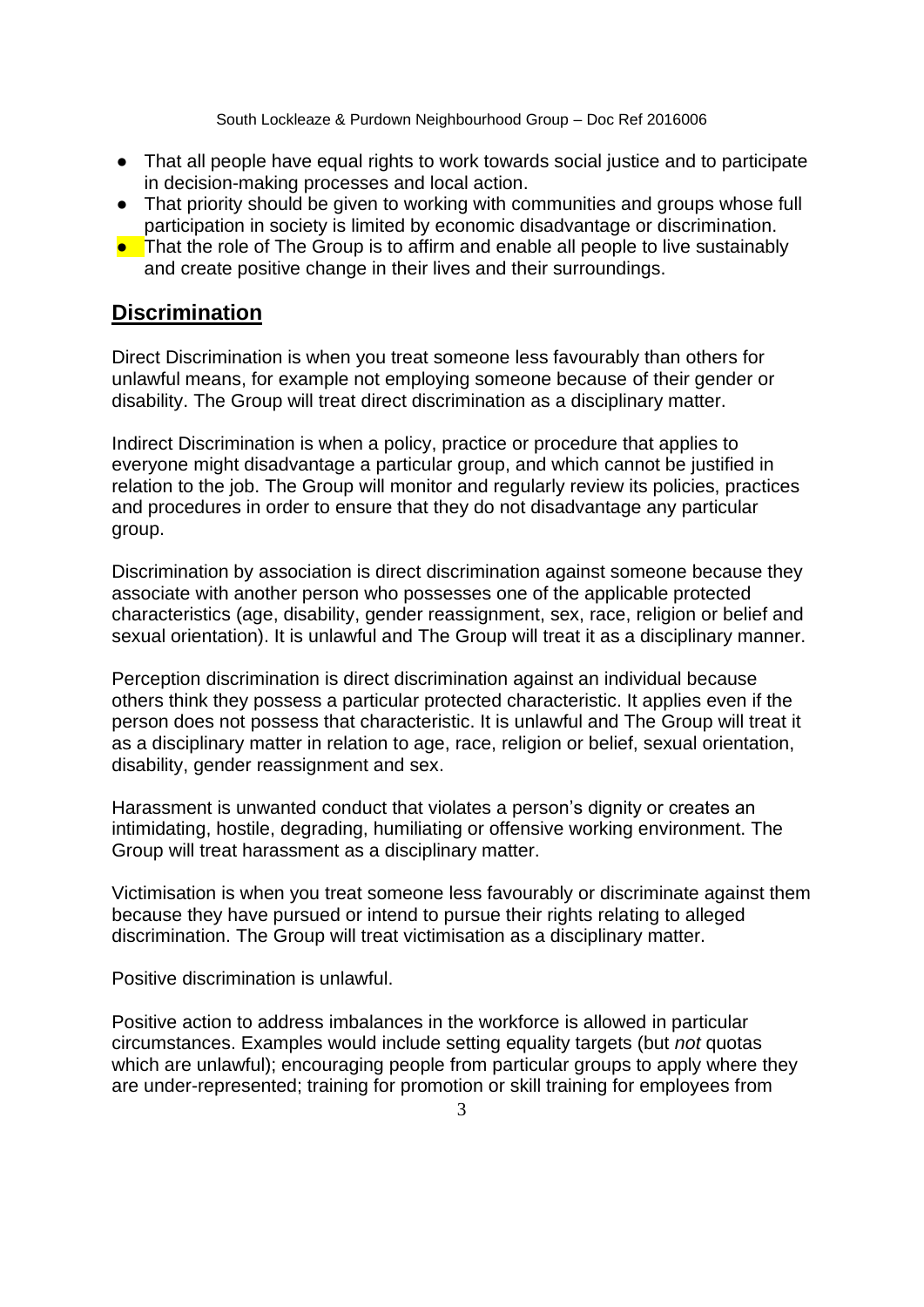under-represented groups who show potential. The Group will use positive action to address imbalances that are apparent from monitoring data.

#### **Statement of intent**

Our intention is to ensure that no user of The Group's services, job applicant or employee receives less favourable treatment due to a protected characteristic (i.e. age, disability, gender reassignment, marriage and civil partnership, pregnancy and maternity, race, religion or belief, sex and sexual orientation), unrelated criminal convictions, or membership or non-membership of a trade union. All employees have a responsibility to co-operate with measures to ensure equal opportunity and nondiscrimination.

We aim to create a culture that respects and values each other's' differences, that promotes dignity, equality and diversity, and that encourages individuals to develop and maximise their true potential.

We aim to remove any barriers, bias or discrimination that prevent individuals or groups from realising their potential and contributing fully to The Group's performance and to develop an organisational culture that positively values diversity.

We are committed wherever practicable, to achieving and maintaining a workforce that broadly reflects the local community in which we operate.

Every possible step will be taken to ensure that individuals are treated fairly as users of The Group's services and in all aspects of their employment at The Group.

### **Legislation**

You should be aware that whilst an employer can be held liable in law for acts of discrimination committed by employees, individual employees can also be held personally liable in law for acts of discrimination that they commit, authorise, contribute to or condone.

You should therefore be aware that the following acts are unlawful and would constitute misconduct or gross misconduct liable to disciplinary action, which may include summary dismissal:

- Discriminating in the course of employment or prospective employment against fellow or future employees in job, transfer or promotion applications on the grounds established in this Equality Policy.
- Inducing or attempting to induce employees to practise unlawful discrimination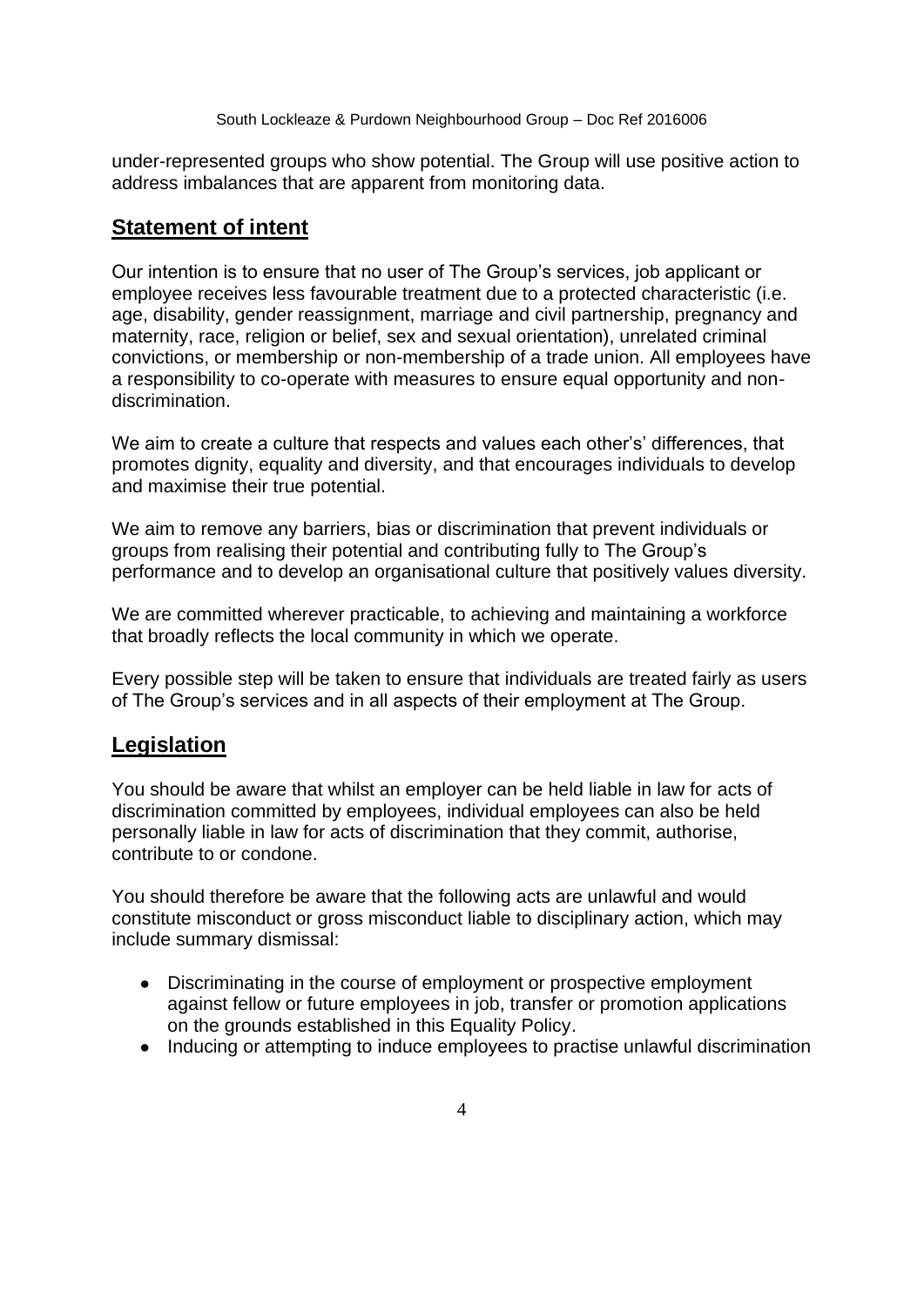- Indulging in verbal or physical, sexual or racial harassment of a nature that is known, or should be known, to be offensive to the victim.
- Victimising individuals who have made allegations or complaints of any discrimination or harassment or provided information about such discrimination or harassment.

Every volunteer/employee is responsible for ensuring The Group's Equality Policy is applied to our dealings with our clients and suppliers and should, in addition, be aware that it is unlawful to commit, authorise, contribute to or condone acts of discrimination on the grounds of a protected characteristic (i.e. age, disability, gender reassignment, marriage and civil partnership, pregnancy and maternity, race, religion or belief, sex and sexual orientation), in the provision of goods and services. Breaches of the policy by suppliers could result in termination of contracts for services/activities.

Full details of relevant legislation that The Group will apply can be found in Appendix  $A$ :

#### **Implementation**

(Name TBC) is responsible for the policy's day-to-day implementation.

Any volunteer/employee who has taken action, in good faith, over allegations of discrimination or harassment, will not be victimised by being treated any less favourably than any other volunteer/employee as a consequence of taking such action. All are expected to co-operate in work being undertaken to monitor, review and implement this policy.

We will use our induction, supervision and appraisal policies to ensure that volunteers, staff and management have the skills to support good practice on equality and diversity.

We will use the supervision and appraisal process to encourage staff to make suggestions and contribute to the ways in which we promote equality as an organisation and with the users of our services.

We will ensure that venues that we use for meetings, workshops and training events are accessible and will make reasonable adjustments where necessary.

We will aim to ensure that our communications are accessible, including our web site. When possible we will make specific provision to ensure that our communication is accessible.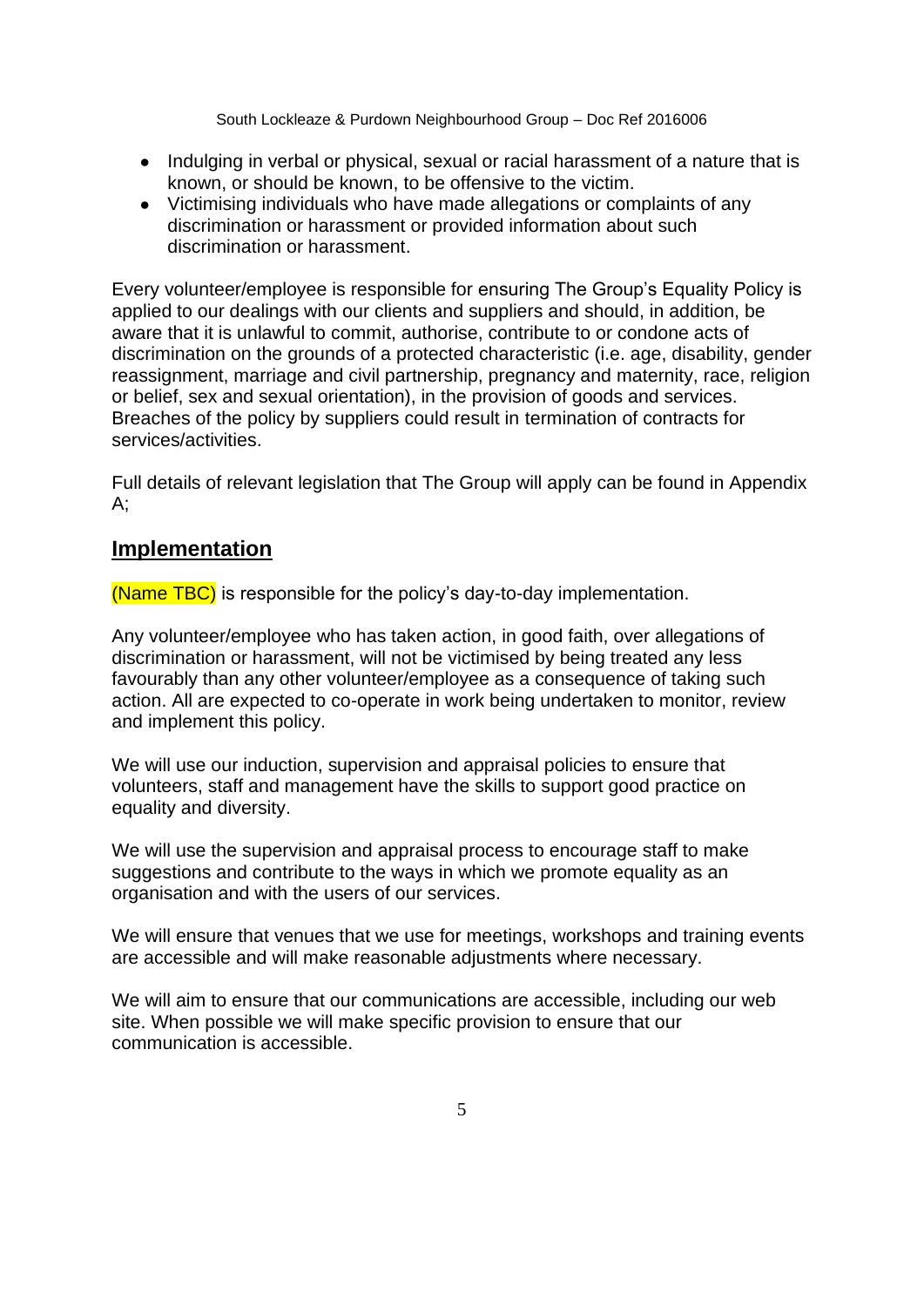We will bring this policy to the attention of our trustees, staff, volunteers, suppliers and service users when they join The Group and by making use of our communications.

We will monitor the use of our services and make use of this monitoring information when planning future developments.

#### **Review**

The management committee will keep this policy under review, with input from the volunteers and staff.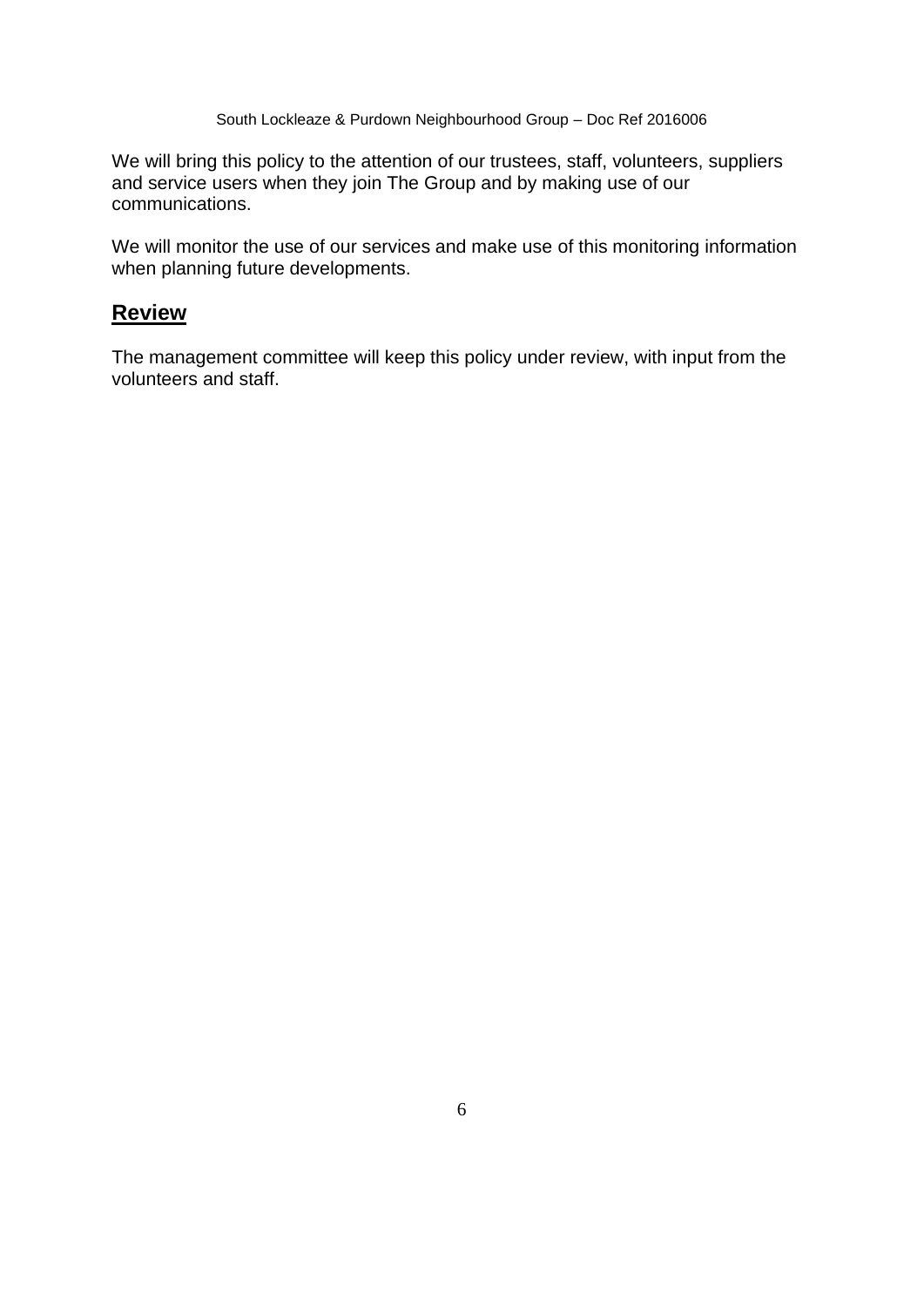## **Appendix A**

In it employment practices and service provision The Group will take full account of the following legislation:

## **The Equality Act 2010**

- Consolidates previous legislation. It is unlawful to treat somebody less favourably than another person because of a protected characteristic i.e. race; age; disability; gender reassignment; religion or belief; sex; sexual orientation; marriage and civil partnership; and pregnancy and maternity.
- It is unlawful to discriminate against somebody because they associate with another person on grounds of age, disability, gender reassignment, race, religion or belief, sex, sexual orientation.
- It is unlawful to discriminate against somebody because others think they possess one of these protected characteristics: Age, disability, gender reassignment, race, religion or belief, sex ,sexual orientation.
- It is unlawful to have a rule or policy that applies to everyone but disadvantages people with the following protected characteristics: Age, disability, gender reassignment, race, religion or belief, sex ,sexual orientation; marriage and civil partnership.
- Employees can complain about behaviour that they find offensive even if it is not directed at them on the basis of the following protected characteristics: Age, disability, gender reassignment, race, religion or belief, sex ,sexual orientation.
- Employers are potentially liable for harassment of their staff by people they don't employ on the basis of the following protected characteristics: Age, disability, gender reassignment, race, religion or belief, sex ,sexual orientation.
- It is unlawful to treat somebody badly (victimisation) because they have made or supported a complaint or grievance under the Act (applies to all protected characteristics).

## **Rehabilitation of Offenders Act 1974**

● Ex-offenders have certain employment rights if their convictions become 'spent', including not having to declare spent convictions and protecting them against dismissal or exclusion (with certain exceptions such as for those working with children).